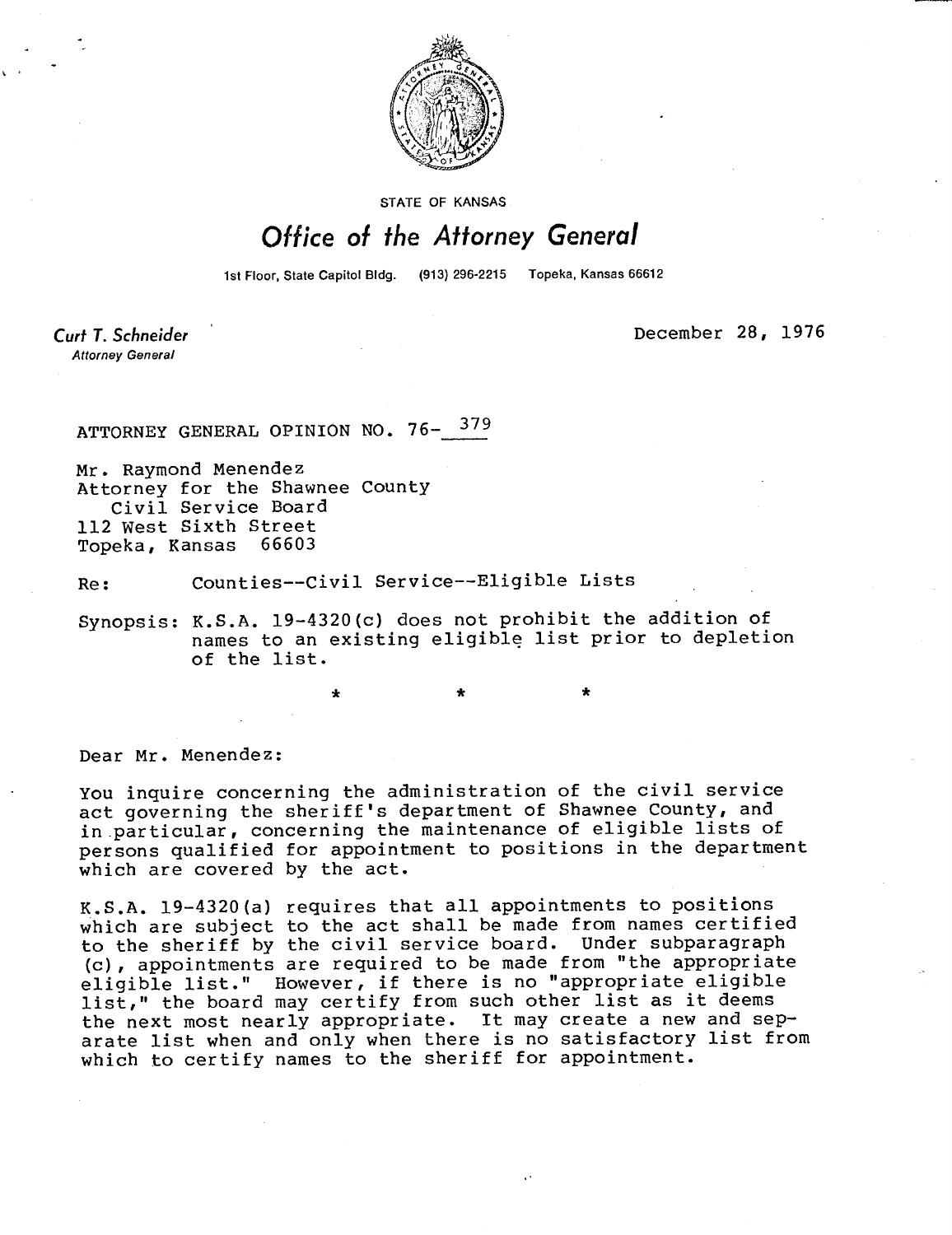Mr. Raymond Menendez Page Two December 28, 1976

The sheriff is required to give written notice to the board of his intention to establish any new position and of any vacancy to be filled in any position covered by the act. Within a reasonable time thereafter, the board must certify the names of the three persons at the head of the list appropriate for the grade and class in which the position is classified.

The apparent question which is raised is whether the eligible list from which names are certified to fill a particular vacancy must be exhausted before additional persons may be qualified and added to the eligible list.

In preparing eligible lists, the board is required to do so to fill each position classification which it has approved by regulation. K.S.A. 19-4316 commences thus:

> "The civil service board, shall, as soon as practicable and after consultation with the sheriff, classify all offices, employments and positions, not exempt from the provisions of this act, according to the duties, responsibilities and supervisory character of each position. Titles shall be established for each class of office, employment or position for use in examining and certifying the names of persons for appointment under this act."

Pursuant to this authority, the board has adopted five classifications:

> Classification 1 -- Patrolman Classification 2 -- Detective or Corporal Classification 3 -- Sergeant Classification 4 -- Lieutenant Classification 5 -- Captain

The classifications are based, substantially, on rank, and do not directly correspond to the five duty assignments which comprise the departmental areas of responsibility:

- 1. Road Patrol
- 2. Communications<br>3. Civil Process
- Civil Process
- 4. Detention<br>5. Investigat
- 5. Investigation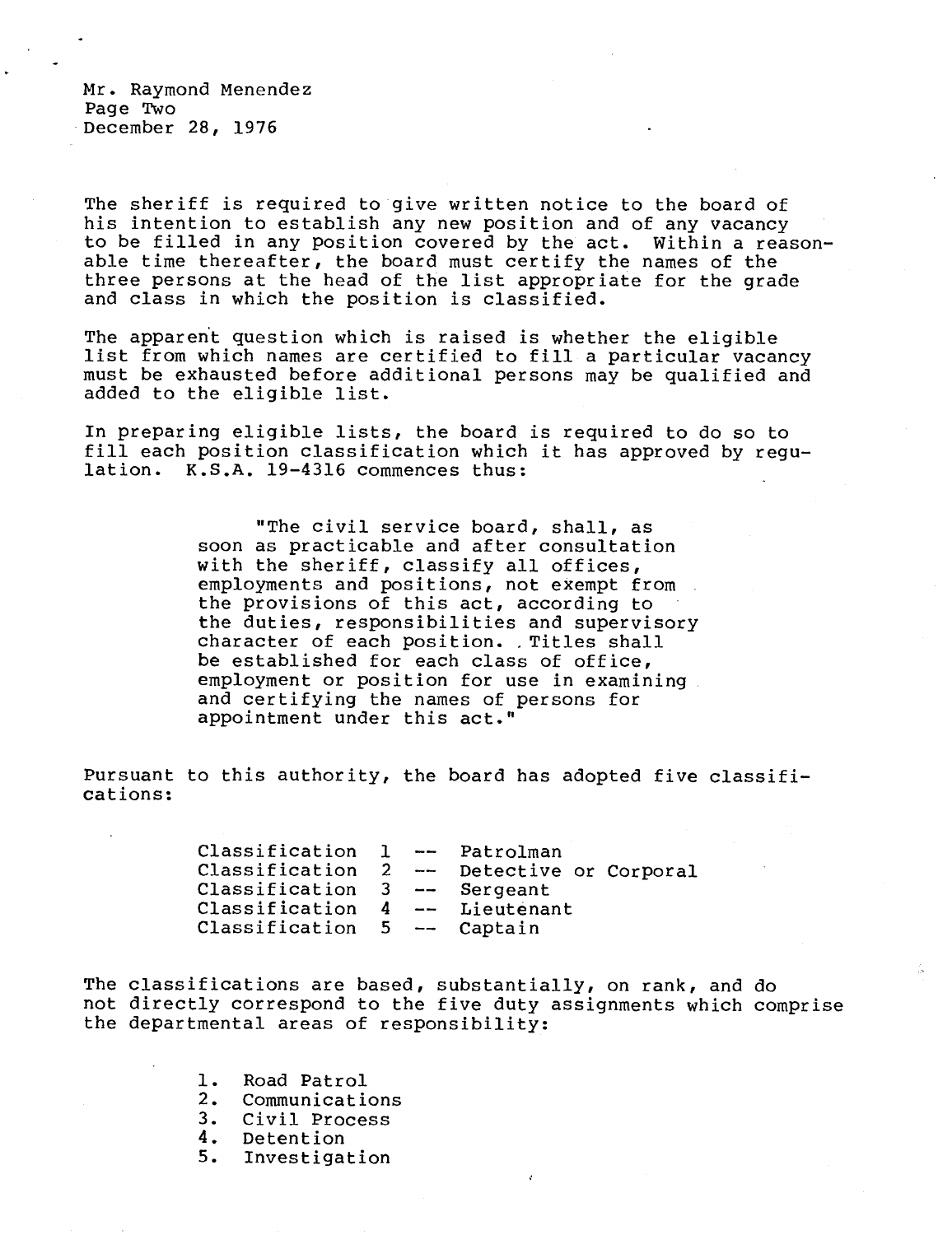Mr. Raymond Menendez Page Three December 28, 1976

 $\Delta$ 

The classification of patrolman is thus the entry level position for all duty assignments in the department.

Because there is only one entry level classification, that of patrolman, it may happen, particularly when the list is small, that no applicant on the eligible list is interested in the particular duty assignment of the position which is available to be filled. Thus, for example, persons who are certified from the eligible list for filling a particular position may not be interested in the position. Thus, although the list is not exhausted, the question arises whether the list may be augmented by the addition of other qualified persons. K.S.A 19-4320(c) provides in pertinent part thus:

> "A new and separate list shall be created for a stated position only when there is no satisfactory list."

It is urged by counsel for the Board that this provision prohibits augmentation of an eligible list until it is exhausted, and that so long as names of qualified persons remain thereon, it is a "satisfactory" list.

The first and foremost requirement of  $K.S.A. 19-4320(c)$  is that appointments be made from the "appropriate eligible list." It goes on, as pointed out above, to provide that if no such list exists, the board may certify from the next most nearly appropriate list. Where, as here, there is but one entry level list, that list is always and exclusively the legally "appropriate eligible list." There is no occasion to resort to the "next most nearly appropriate list," because there is none. There can never be the occasion for the creation of a new and separate list, as the classifications are drawn, for there can only be one appropriate eligible list, and thus one "satisfactory list." The eligible list for the classification of patrolman does not become legally inappropriate or legally unsatisfactory merely because no applicant listed therein will accept an appointment to a particular duty assignment.

Persons who are thus eligible do not forfeit their eligibility to remain on the list as a result of declining an appointment, as we understand the present rules of the board. At that point, lacking any qualified person on the eligible list who will accept an appointment to an existing vacancy which is sought to be filled, the board is legally free, in my judgment, to augment that eligible list by qualifying such additional persons therefor as it deems appropriate and necessary. The prohibition against the creation of new and separate lists does not prohibit the augmentation of an existing list.